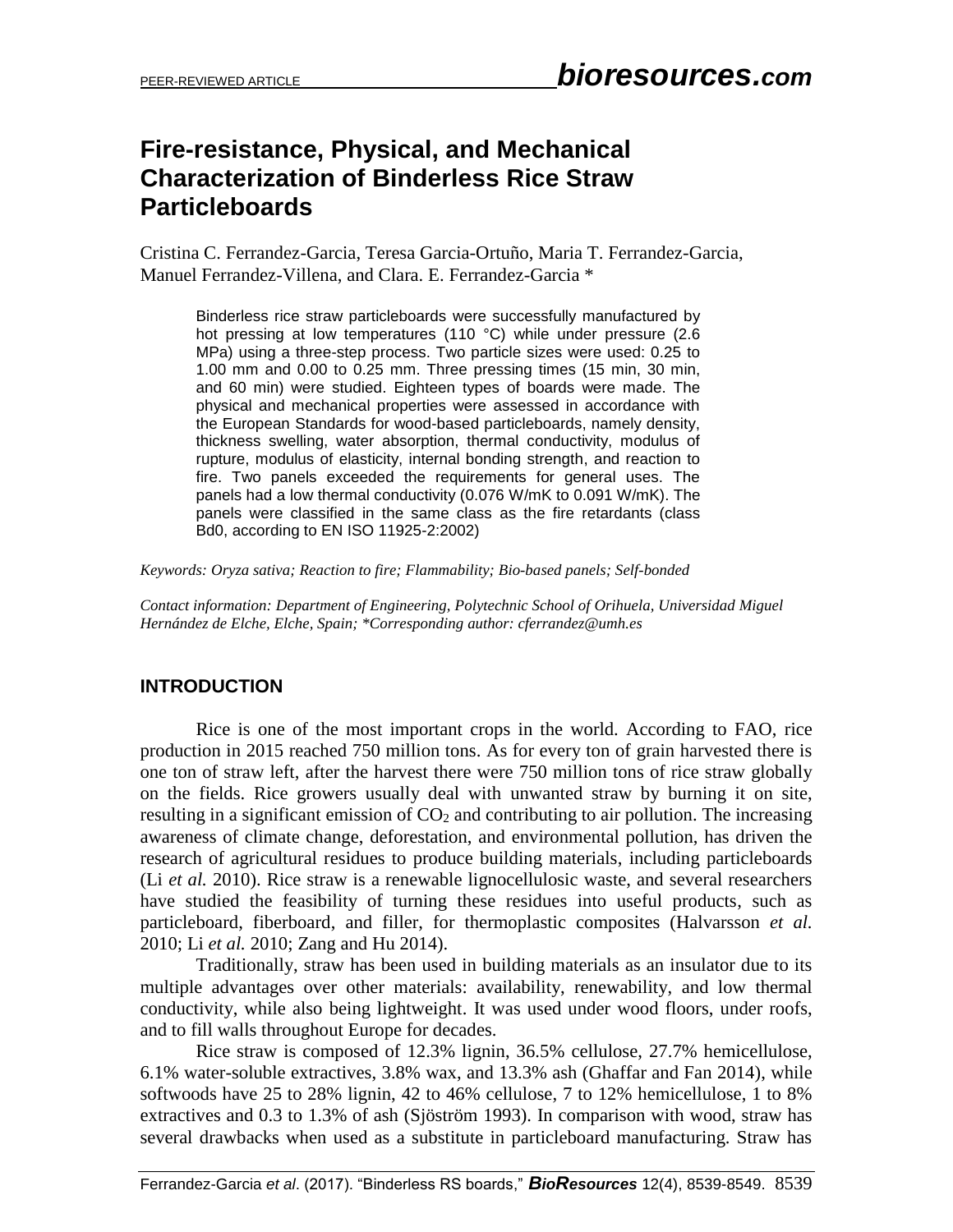less lignin and cellulose, and a higher hemicellulose and ash content than wood, resulting in poor mechanical properties and a greater absorption of water when particleboards are manufactured following the parameters of the wood particleboard industry (Rials and Wolcott 1997). To improve their properties, straw particles need to be pretreated and subjected to more extreme pressing conditions (Pintiaux *et al.* 2015). In the first attempts of using straw for board-making, it was reported that the presence of a waxy outer layer had a negative impact due to its low wettability, which made its union with thermosetting resins incompatible. The research showed that the incompatible layer needed to be removed (Sauter 1996; Han *et al.* 2001; Boquillon *et al.* 2004; Hervillard *et al.* 2007). In contrast, the increasing concern about the potential toxicity of synthetic binders has led researchers to focus their studies on manufacturing a "binderless" layer. Several reviews on this matter have been recently conducted (Pintiaux *et al.* 2015; Zhang *et al.* 2015). This research highlights the severity of the parameters that were used to achieve good physical and mechanical performance: a steam injection pretreatment, very high pressing temperatures, and very high pressure. In a previous study, Ferrandez-Garcia *et al.* (2012) developed a method to manufacture particleboards using low temperatures during hot pressing along with three pressing steps. The raw materials used were particles of the giant reed (*Arundo donax* L.), which were bonded with non-modified starches. The method seemed to be promising for other agro-lignocellulosic materials. According to Park *et al.* (2009) the stem of rice plants contain starch that accounts for sometimes  $>$ 20% of the dry weight. Consequently, self-bonded particleboards of rice straw could be manufactured by hot pressing with the three-step method, taking advantage of the fact that rice straw contains starch.

An important issue surrounding bio-based building materials is the lack of knowledge concerning their reaction to fire. Renewable building materials have the potential to partly replace commonly used materials such as cement, yet important requirements need to be fulfilled. Fire safety must be addressed, according to the EU Construction Product Regulation No. 305/2011, CPR. A few studies were conducted to investigate the fire reaction of boards made of or containing agricultural residues, such as rice husk (Kim 2009) and kenaf (Lee *et al.* 2014). However, there is no information available in the literature of the reaction between fire and binderless rice-straw particleboards.

This research aims to manufacture binderless particleboards of rice straw using a low pressing temperature and pressure to study the boards' physical-mechanical properties, and their reaction to fire. The influence of particle size and pressing time were variables studied to select the best performing boards.

## **EXPERIMENTAL**

## **Materials**

The rice straw was supplied by IVIA (Valencian Institute of Agricultural Research, Valencia, Spain) from the Albufera nature reserve (Valencia). The straw was chipped in a laboratory-scale ring-knife chipper (Manufacturer, Elche, Spain). The particles were then classified, using a horizontal screen shaker. Two particle sizes were used in this study: the particles that passed the sieve of 1 mm but were retained on the sieve of 0.25 mm, and the particles that passed through the 0.25 mm sieve. No binder was employed in the manufacturing of the particleboards.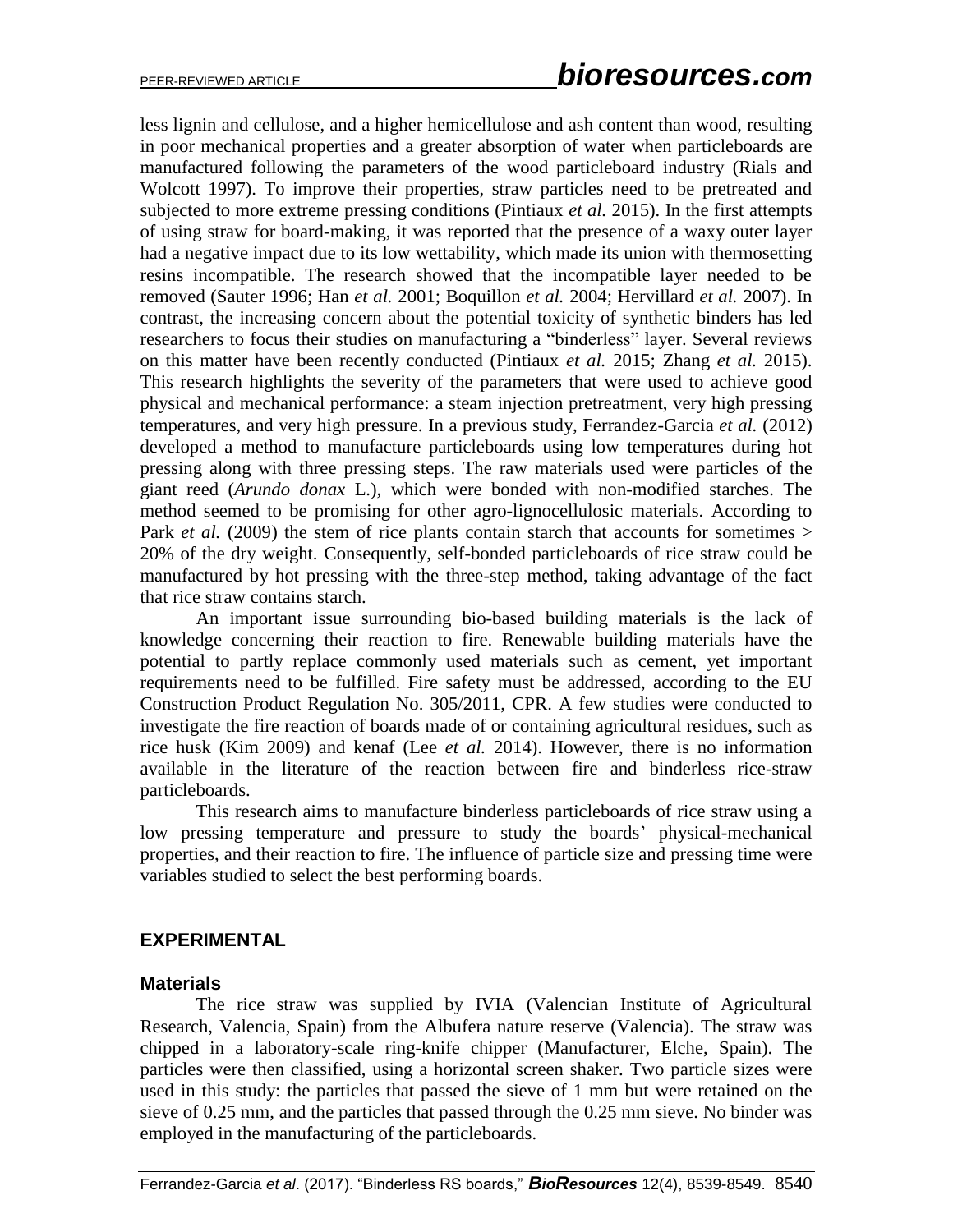## **Methods**

*Manufacture of rice-straw binderless particleboards*

The method used to manufacture the particleboards was adapted from Ferrandez-Garcia *et al.* (2012), with the particularity that no binder was used. Eighteen types of panel were made, and each panel was prepared with 2000 g of particles and 200 g of distilled water. Five repetitions were made for every panel type.

Boards measuring 600 mm  $\times$  400 mm  $\times$  9 mm were manually pre-formed in a mold and then pressed in a hot-press under 2.6 N/mm<sup>2</sup> at 110 °C for 15 min, 30 min, and/or 60 min. After pressing, the boards remained in the mold without pressure to cool for 1 h under ambient conditions. After that, two thirds of the particleboards were brushed with distilled water at a rate of 120  $\frac{g}{m^2}$  on the upper surface and then they were hot-pressed again under the same pressing conditions. Subsequently, one third of the panels were subjected to a third pressing cycle. The pressing temperature was kept low (110 °C) to avoid surface burning given that some pressing times were long. The experimental design is shown in Table 1.

| Particleboard Type | <b>Particle Size</b><br>(mm) | Pressing<br>Pressure<br>(N/mm <sup>2</sup> ) | Pressing<br>Temperature<br>(°C) | Pressing Time per Cycle<br>(min) | Cycles         |
|--------------------|------------------------------|----------------------------------------------|---------------------------------|----------------------------------|----------------|
| 1                  | < 0.25                       | 2.6                                          | 110                             | 15                               | 1              |
| $\overline{2}$     | < 0.25                       | 2.6                                          | 110                             | 15                               | $\overline{2}$ |
| 3                  | < 0.25                       | 2.6                                          | 110                             | 15                               | 3              |
| 4                  | < 0.25                       | 2.6                                          | 110                             | 30                               | 1              |
| 5                  | < 0.25                       | 2.6                                          | 110                             | 30                               | $\overline{2}$ |
| 6                  | < 0.25                       | 2.6                                          | 110                             | 30                               | 3              |
| $\overline{7}$     | < 0.25                       | 2.6                                          | 110                             | 60                               | 1              |
| 8                  | < 0.25                       | 2.6                                          | 110                             | 60                               | $\overline{2}$ |
| 9                  | < 0.25                       | 2.6                                          | 110                             | 60                               | 3              |
| 10                 | 0.25 to 1                    | 2.6                                          | 110                             | 15                               | 1              |
| 11                 | $0.25$ to 1                  | 2.6                                          | 110                             | 15                               | $\overline{2}$ |
| 12                 | $0.25$ to 1                  | 2.6                                          | 110                             | 15                               | 3              |
| 13                 | $0.25$ to 1                  | 2.6                                          | 110                             | 30                               | 1              |
| 14                 | 0.25 to 1                    | 2.6                                          | 110                             | 30                               | $\overline{2}$ |
| 15                 | $0.25$ to 1                  | 2.6                                          | 110                             | 30                               | 3              |
| 16                 | $0.25$ to 1                  | 2.6                                          | 110                             | 60                               | 1              |
| 17                 | $0.25$ to 1                  | 2.6                                          | 110                             | 60                               | $\overline{2}$ |
| 18                 | $0.25$ to 1                  | 2.6                                          | 110                             | 60                               | 3              |

**Table 1**. Manufacturing Conditions of the Straw-particleboards

## *Measurement of physical and mechanical properties*

Some physical and mechanical properties were determined in accordance with the appropriate European Standards: density (EN 323, 1993), water absorption (WA), and thickness swelling (TS) after 2 h and 24 h of immersion (EN 317, 1993), modulus of rupture (MOR) and modulus of elasticity (MOE) (EN 310, 1993), and internal bonding (IB) (EN 319, 1993). In addition, the thermal conductivity (EN 12667, 2001) and the reaction to fire using a single-flame source (ISO 11925-2, 2010) were measured. Each panel was cut to get six density samples (50 mm x 50 mm), three WA/TS samples (70 mm x 70 mm), six MOR/MOE samples (different lengths, depending on the thickness, x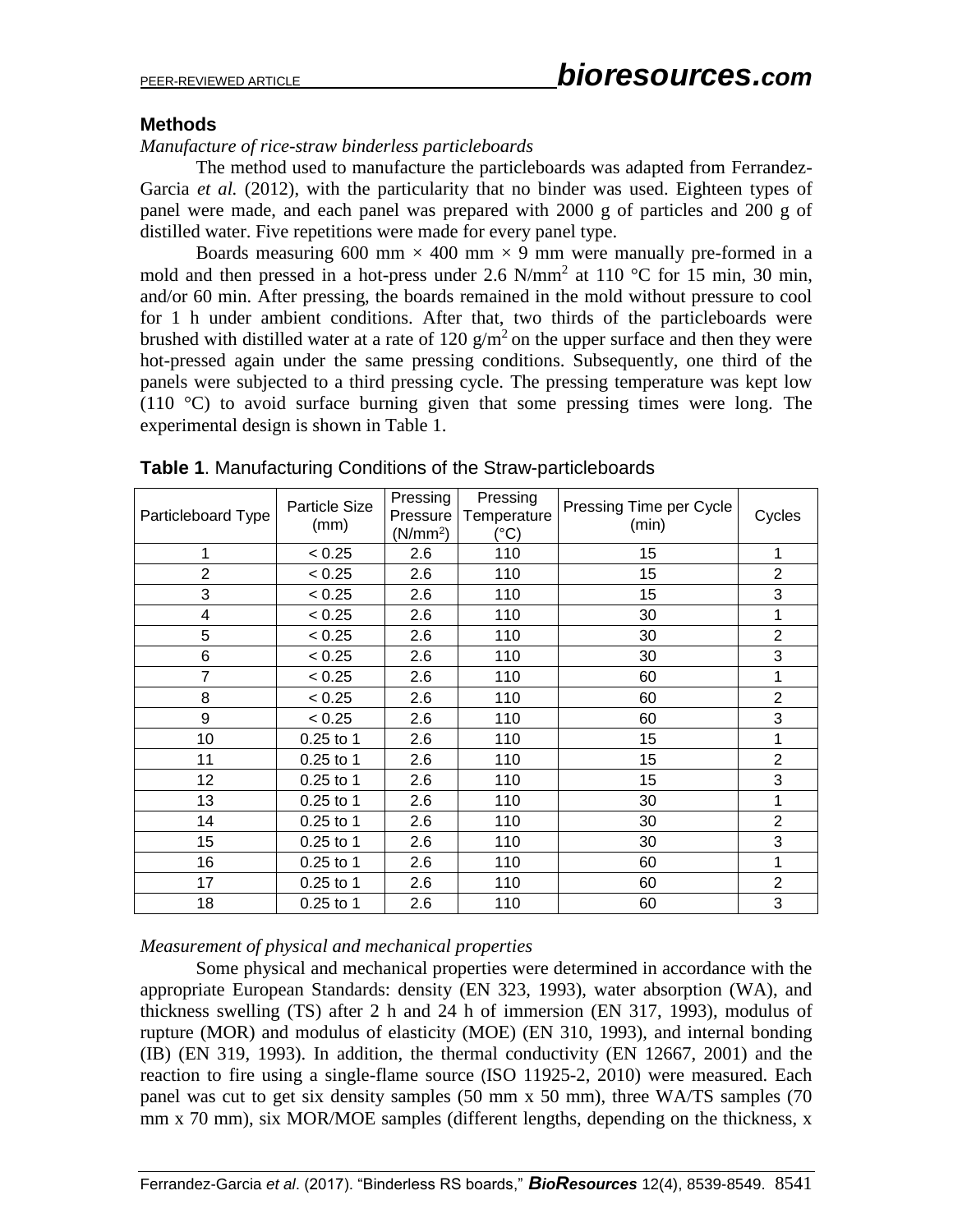50 mm width), and three IB samples (50 mm x 50 mm). The tests for the mechanical properties, WA, TS, and density were conducted on a laboratory universal testing machine (Model IB600, Imal S.r.l, Modena, Italy). The tests for the thermal conductivity were performed on a heat flow meter instrument (model HFM 436/3/0, NETZSCH - Gerätebau GmbH, Selb, Germany), using one sample of each board (300 mm x 300 mm). Reaction to fire tests were performed on a flammability meter (CEAST model 1653, Torino, Italy) following the EN ISO 11925-2 (2002). Particleboards were then classified according to EN-13501-1: 2007+A1 (2009). Three boards with different particle sizes were used to get a sample measuring 90 mm x 250 mm to perform the reaction to fire test. The panels selected had achieved the best mechanical behavior. The boards were conditioned prior to the test to a constant mass at a temperature of 23  $^{\circ}$ C  $\pm$  2  $^{\circ}$ C and a relative humidity of  $60\% \pm 5\%$  RH. The samples were vertically fixed in the frame, and a flame was applied for 30 s with an inclination of  $45^{\circ}$  impinged 40 mm above the bottom edge (surface exposure). The occurrence of burning particles is observed with filter paper placed below the specimen. The total test duration is 60 s from the time at which the flame is first applied. For each test sample it is recorded whether an ignition occurs (flaming for a period greater than 3 s), whether ignition of the filter paper occurs, and whether smoke is produced.

The data for each test were analysed statistically. Analysis of variance (ANOVA) and t-tests calculations were used to test ( $\alpha = 0.05$ ) for significant differences between factors and levels using the IBM SPSS statistic base (IBM, spss 20, NY, USA). A comparison of the means was performed when the ANOVA indicated a significant difference, employing Duncan's test.

## **RESULTS AND DISCUSSION**

#### **Physical Properties**

The results of density, thickness swelling, water absorption, and thermal conductivity of the produced particleboards are shown in Table 2. Rice straw binderless panels with densities in the 980 kg/m<sup>3</sup> to 1148 kg/m<sup>3</sup> range were successfully manufactured. This property did not depend on the particle size nor the pressing time.

#### *Thickness swelling and water absorption*

Particleboards should have a maximum thickness swelling value of 16% for 24 h immersion for load bearing (P4 grade according to EN 312 (2010)), and there is no TS requirement in the standards for general uses and furniture manufacturing in dry ambient conditions (P1 and P2 grades, respectively).

The average thickness swelling of the specimens after 2 h of immersion ranged from 11.3% to 59.7%. After 24 h of immersion, the results were between 23.2% and 60.7%. This property depended on the particle size and the number of pressing cycles; thus the boards made with the smaller particles swelled less in thickness than the rest and regarding the number of pressing cycles, in all cases the boards made with only one cycle were the ones that had a lowest TS. This phenomenon did not occur with the boards made with the coarser particle size. The TS and WA values were in accordance with other binderless particleboards (Lindström and Westman 1980; Bouajila *et al.* 2005).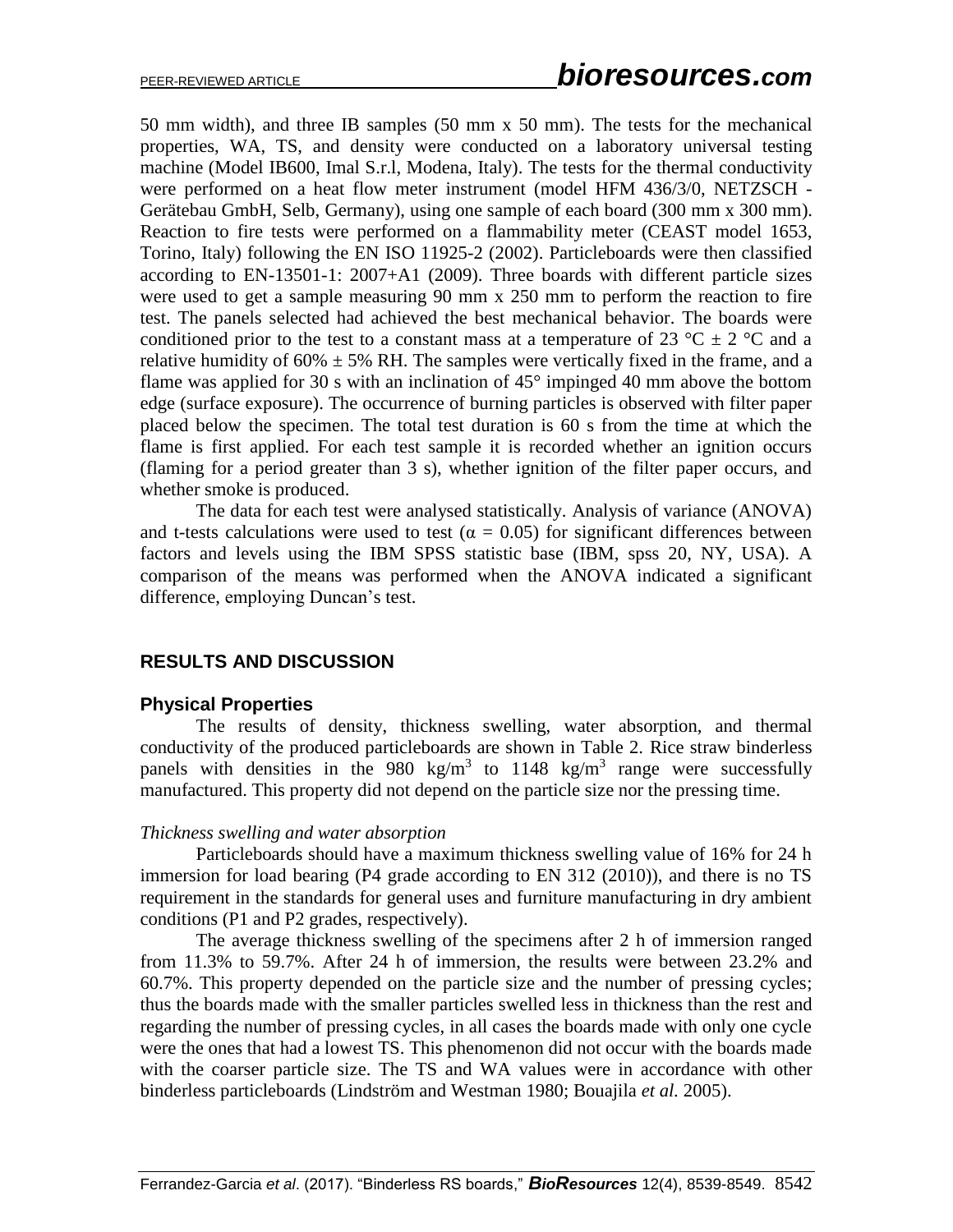| Panel<br>Type  | Density<br>(kg/m <sup>3</sup> ) | TS 2 h<br>$(\%)$ | TS 24 h<br>$(\%)$                       | WA <sub>2</sub> h<br>$(\%)$ | WA 24 h<br>$(\%)$           | Conductivity<br>(W/mK) |
|----------------|---------------------------------|------------------|-----------------------------------------|-----------------------------|-----------------------------|------------------------|
| $\mathbf{1}$   | 046.46 (19.30)                  | 14.27 (0.64)     | $33.14(1.14)^c$                         | 34.16 (0.43)                | 48.79 (9.06) <sup>a</sup>   | $0.078(0.006)^{*}$     |
| $\overline{2}$ | 128.77 (84.76)                  | 13.37 (1.18)     | 36.36 (1.76) <sup>cd</sup>              | 35.40 (4.39)                | 54.42 (1.79) <sup>a</sup>   | $0.088(0.009)^*$       |
| 3              | 1135.67 (1.80)                  | 48.06 (1.76)     | 60.69 (0,34) <sup>i</sup>               | 75.93 (4.13)                | 87.13 (2.28) <sup>d</sup>   | $0.084(0.000)*$        |
| 4              | 1086.27 (9.89)                  | 13.69 (1.58)     | 30.52 (1.01) <sup>b</sup>               | 38.44 (2.17)                | 48.02 (3.27) <sup>a</sup>   | $0.080(0.011)^*$       |
| 5              | 1049.01 (6.17)                  | 24.78 (3.73)     | 41.84 (1.71) <sup>e</sup>               | 48.68 (2.82)                | 67.27 (2.65) <sup>b</sup>   | $0.082(0.004)^{*}$     |
| 6              | 147.86 (13.39)                  | 47.88 (1.63)     | 53.73 (1,75) <sup>gh</sup>              | 70,62 (0.71)                | 84.26 (0.85) <sup>d</sup>   | $0.076(0.001)^{*}$     |
| $\overline{7}$ | 1088.63 (4.09)                  | 11.26 (0.33)     | 23.15 (0.88) <sup>a</sup>               | 33.54 (0.12)                | 45.74 (0.05) <sup>a</sup>   | $0.091(0.001)^*$       |
| 8              | 118.35 (28.46)                  | 12.73 (2.35)     | 26.14 (0.46) <sup>ab</sup> 29.65 (3.90) |                             | 44.54 (1.30) <sup>a</sup>   | $0.082(0.005)^{*}$     |
| 9              | 101.54 (18.02)                  | 34.04 (2.47)     | 46.58 (2.12) <sup>ef</sup> 58.12 (0.54) |                             | 73.59 (0.25)bc              | $0.076(0.002)^{*}$     |
| 10             | 997.46 (13.21)                  | 56.50 (2.13)     | 60.78 (0.51) <sup>i</sup>               | 107.40 (1.5)                | 133.12 (1.35) <sup>g</sup>  | $0.077$ (0.004)*       |
| 11             | 015.86 (16.94)                  | 42.50 (4.79)     | 50.08 (2.65) <sup>9</sup>               | 86.93 (1.52)                | 101.86 (4.05) <sup>e</sup>  | $0.090(0.002)^{*}$     |
| 12             | 1102.97 (2.82)                  | 59.74 (4.11)     | 64.25 (2.16) <sup>i</sup>               | 92.19 (2.39)                | 102.70 (1.99) <sup>e</sup>  | $0.088(0.015)^{*}$     |
| 13             | 979.85 (25.01)                  | 43.37 (4.93)     | 59.01 (0.90) <sup>h</sup>               | 78.29 (1.93)                | 91.58 (11.82) <sup>de</sup> | $0.083(0.010)^{*}$     |
| 14             | 099.91 (97.25)                  | 38,8 (10.97)     | 54.04 (3.18) <sup>gh</sup> 59.24 (9.46) |                             | 72.53 (12.32) <sup>b</sup>  | $0.087(0.006)^{*}$     |
| 15             | 074.82 (84.54)                  | 44.6 (11.15)     | 55.90 (1.85) <sup>h</sup> 70.68 (16.92) |                             | 82.69 (8.59) <sup>c</sup>   | $0.081(0.003)^{*}$     |
| 16             | 007.38 (83.40)                  | 46.57 (5.51)     | 53.70 (5.92) <sup>gh</sup> 96.25 (0.50) |                             | 114.49 (2.69) <sup>f</sup>  | $0.084(0.010)^{*}$     |
| 17             | 081.38 (31.82)                  | 45.49 (5.01)     | 54.51 (3.48) <sup>gh</sup> 64.12 (5.54) |                             | 81.51 (4.17) <sup>gh</sup>  | $0.080(0.004)^{*}$     |
| 18             | 122.68 (38.34)                  | 50.62 (5.70)     | 55.70 (4.79) <sup>gh</sup> 75.11 (2.06) |                             | 91.52 (7.35) <sup>gh</sup>  | $0.078(0.005)^{*}$     |

| <b>Table 2.</b> Average Results of Physical and Thermal Properties |  |  |  |  |
|--------------------------------------------------------------------|--|--|--|--|
|--------------------------------------------------------------------|--|--|--|--|

Values in parenthesis are standard deviation; values with the same letter in the same column are not significantly different based on Duncan´s multiple-range test at the 0.05 significance level; TS: Thickness swelling after 2 h and 24 h in water; WA: water absorption after 2 h and 24 h water immersion

One of the major problems of the self-bonded panels was their low water resistance. This property is usually expressed as the combination of TS and WA. Pintiaux *et al.* (2015) reported in their research that binderless boards had difficulties achieving water resistances that satisfied general standards. It is well known that non-woody materials, such as straw, have more hemicellulose than woody materials, and are therefore more hydrophilic. Halvarsson *et al.* (2010) reported a value of TS and WA of 75% and 90%, respectively, with selected boards made from pretreated wheat straw.

The results of TS and WA of some of the experimental panels of the present study were good, considering that no waxes were added. The boards made with the smaller particle size absorbed less water than the boards with bigger particles. This could have been caused by the major content of silica refined from the cuticle when chipping the stems. Generally, the silica particles passed through the sieve with openings of 0.25 mm. Kurokochi and Sato (2015) made binderless rice straw particleboards by hot pressing at 200 °C with 5 MPa for 10 min. They obtained boards with similar TS and WA values and concluded that the wax-like substances of the epidermis of the rice straw contributed to the water resistance property of the board.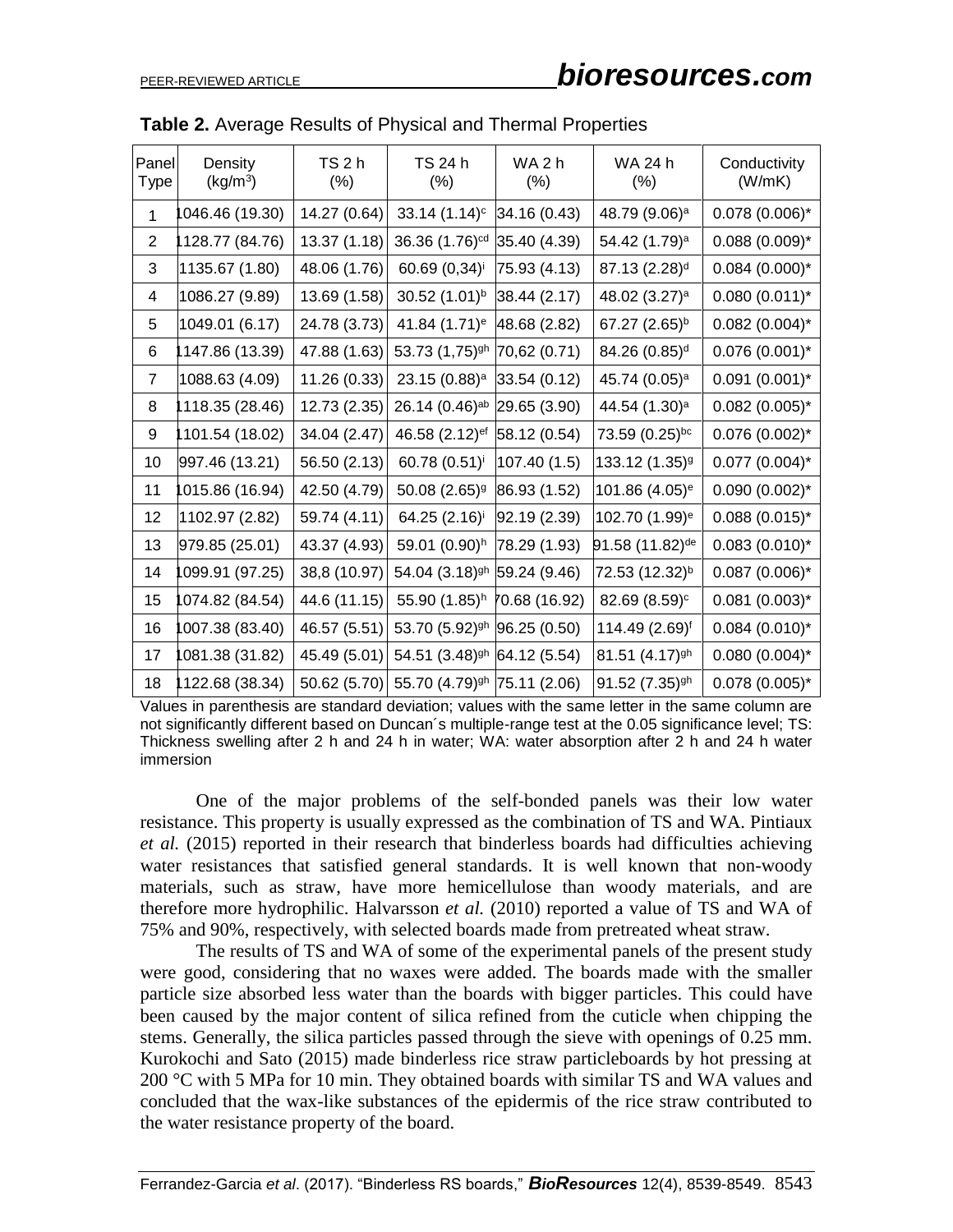## *Thermal conductivity*

Table 2 shows the results of the thermal conductivity tests. The thermal conductivity value of the experimental panels was low; it ranged from 0.076 W/mK to 0.091 W/mK. These values were not influenced by the particle size nor the pressing time. The results were lower than those of the natural wood and woody particleboards. MacLean (1941) reported values of thermal conductivity of wood in the range of 0.70 to 1.19 W/mK. As for wood-based particleboards, their thermal conductivity lays between 0.07 and 0.18 W/m K according to EN 13986 (2015). Hence, the boards produced with rice straw particles can be considered good thermal insulating panels. However, to be used as an insulating material, the density of the particleboards must be reduced.

## **Mechanical Properties**

Based on EN 312 (2010), the minimum requirements for general uses in dry ambient conditions are a MOR value of 11.5  $N/mm^2$  and an IB value of 0.24  $N/mm^2$  (P1 grade). A MOR value of 13  $N/mm^2$ , a MOE value of 1600  $N/mm^2$ , and an IB value of 0.35 N/mm<sup>2</sup> are the minimum requirements for furniture manufacturing (P2 grade). For load bearing (P4 grade), the values of MOR, MOE, and IB are 15  $N/mm^2$ , 2300  $N/mm^2$ , and  $0.35$  N/mm<sup>2</sup>, respectively.

| <b>Type</b>    | MOR (N/mm <sup>2</sup> )   | MOE(N/mm <sup>2</sup> )        | $IB(N/mm^2)$              |
|----------------|----------------------------|--------------------------------|---------------------------|
| 1              | 10.67 (0.13) <sup>e</sup>  | 1337.53 (17.36) <sup>d</sup>   | $0.04(0.00)$ cd           |
| $\overline{2}$ | $12.14(0.41)^f$            | 1542.13 (14.64) <sup>fg</sup>  | $0.09(0.01)$ <sup>e</sup> |
| 3              | 12.52 (0.13) <sup>fg</sup> | 1848.05 (50.09)h               | $0.08(0.01)^e$            |
| 4              | 11.94 (0.20) <sup>f</sup>  | 1511.18 (56.79) <sup>f</sup>   | $0.10(0.00)$ <sup>e</sup> |
| 5              | 11.32 (0.67) <sup>e</sup>  | 1429.26 (36.24) <sup>e</sup>   | $0.16(0.01)$ <sup>g</sup> |
| 6              | 15.09 (0.28) <sup>h</sup>  | 2696.85 (95.11) <sup>i</sup>   | $0.18(0.01)$ <sup>g</sup> |
| $\overline{7}$ | 13.08 (0.18) <sup>9</sup>  | 1458.38 (73.99) <sup>e</sup>   | $0.15(0.01)^f$            |
| 8              | 17.54 (0.54) <sup>i</sup>  | 1885.60 (25.43) <sup>h</sup>   | $0.28(0.02)^h$            |
| 9              | 18.02 (0.42) <sup>i</sup>  | 2587.44 (37.72) <sup>i</sup>   | $0.30(0.01)^{i}$          |
| 10             | 4.84 (0.68) <sup>a</sup>   | 587,84 (99.46) <sup>a</sup>    | $0.01$ $(0.00)^a$         |
| 11             | 4.79 (0.49) <sup>a</sup>   | 542.77 (56.82) <sup>a</sup>    | $0.02$ $(0.01)^a$         |
| 12             | 6.34 $(0.37)^{b}$          | 841,29 (61.13) <sup>b</sup>    | $0.04(0.01)^{bc}$         |
| 13             | 6.23 $(0.01)^{b}$          | 913,34 (96.12)bc               | $0.03(0.00)^{b}$          |
| 14             | $8.27(0.72)^c$             | 1005.00 (133.19) <sup>c</sup>  | 0.02(0.01) <sup>a</sup>   |
| 15             | $8.52(0.22)^c$             | 1469.02 (149.64) <sup>e</sup>  | 0.03(0.01) <sup>a</sup>   |
| 16             | $9.49(0.33)$ <sup>d</sup>  | 1221.77 (69.10) <sup>d</sup>   | $0.04(0.01)^{bc}$         |
| 17             | $8.48(0.24)$ c             | 1463.34 (59.25) <sup>e</sup>   | $0.04(0.01)^{bc}$         |
| 18             | 8.20 $(0.74)$ <sup>c</sup> | 1501.73 (100.32) <sup>fg</sup> | $0.05(0.01)$ cd           |

**Table 3.** Mean Values of Mechanical Properties of Rice Straw Particleboards

Values in parenthesis are standard deviations; values with the same letter in the same column are not significantly different based on Duncan´s multiple-range test at the 0.05 significance level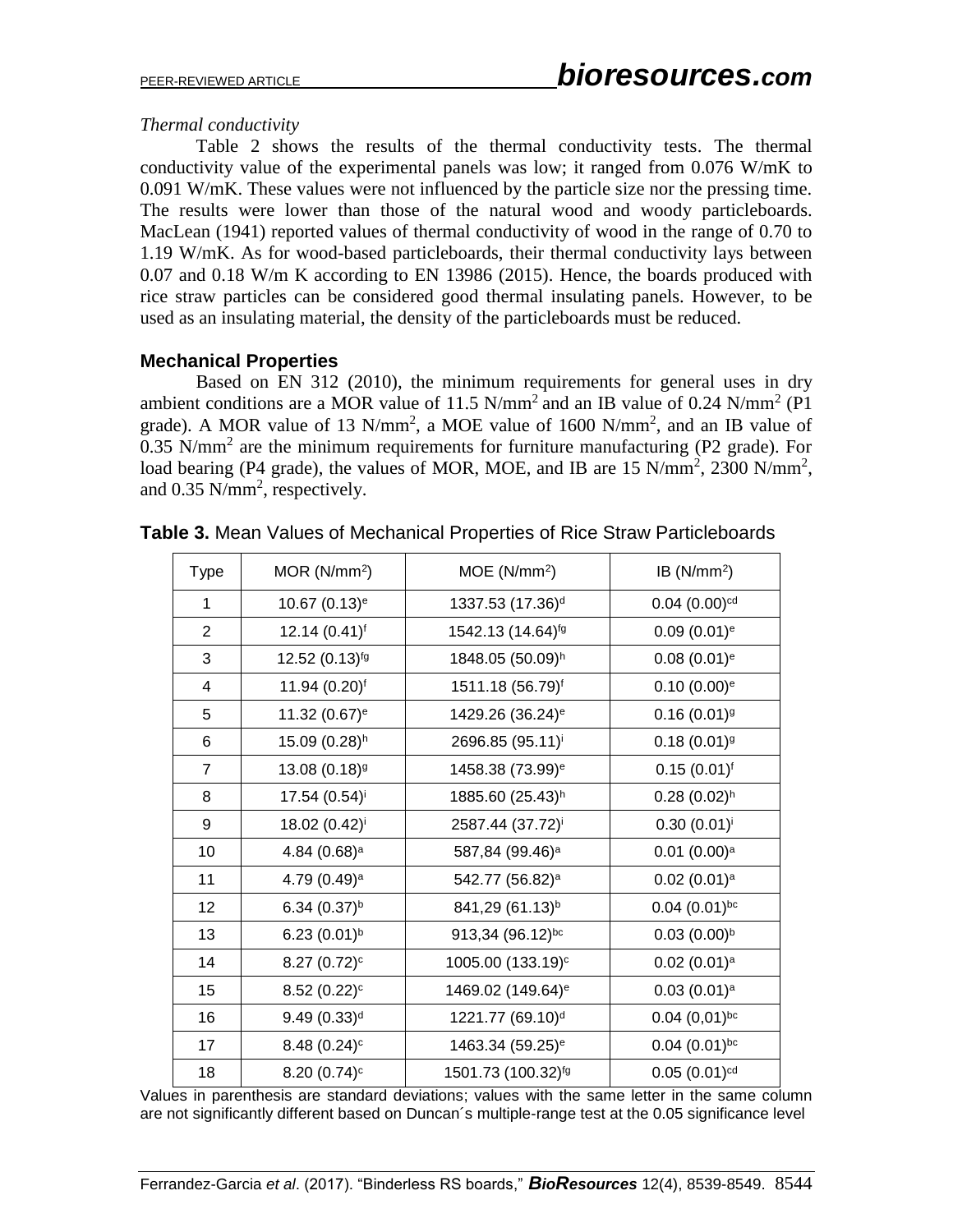Table 3 shows the results of the mechanical tests. The MOR values ranged from 4.79 N/mm<sup>2</sup> to 18.02 N/mm<sup>2</sup>. The MOE values were between 542 N/mm<sup>2</sup> and 2696 N/mm<sup>2</sup>. The IB test results ranged from 0.02 N/mm<sup>2</sup> to 0.30 N/mm<sup>2</sup>. The mechanical properties were highly dependent upon the particle size and the number of pressing cycles. The best results were achieved by the boards made with the smaller particle size for the three properties. The mechanical values increased when the pressing times and cycles increased. Boards 8 and 9 exhibited better mechanical behaviour. These boards were made with a small particle size and 60 min of pressing, after the second and third pressing cycles, respectively. Figure 1 clearly shows the influence of the particle size and the pressing time on the experimental panels.

Boards 8 and 9 showed a value of MOR and MOE that exceeded the standard for load bearing (P4 grade), but failed to comply with the IB minimum requirement of 0.35  $N/mm<sup>2</sup>$ . Thus, these panels could only be classified as grade P1, for general uses. Although the density of the panels was high, the internal bonding strength was poor. Presumably, the temperature and pressure of the hot pressing step was not enough for the starch to exhibit its adhesive capability. Ferrandez-Garcia *et al.* (2012) used the same conditions to bond particles of giant reed with starch, and obtained slightly better IB values. However, with higher temperature and pressure, Kurokochi and Sato (2015) reported lower values of IB (ranging from 0.01 N/mm<sup>2</sup> to 0.17 N/mm<sup>2</sup>) for binderless rice straw panels made by hot pressing with 1 mm particles.



**Fig. 1.** IB values of binderless particleboards

## **Reaction to Fire Test Results**

The panels selected for the test had achieved the best mechanical behaviour (boards 9 and 18). Figure 2 shows the samples vertically fixed in the frame after applying the flame. In Fig. 3 the effects of the fire can be seen in some of the samples.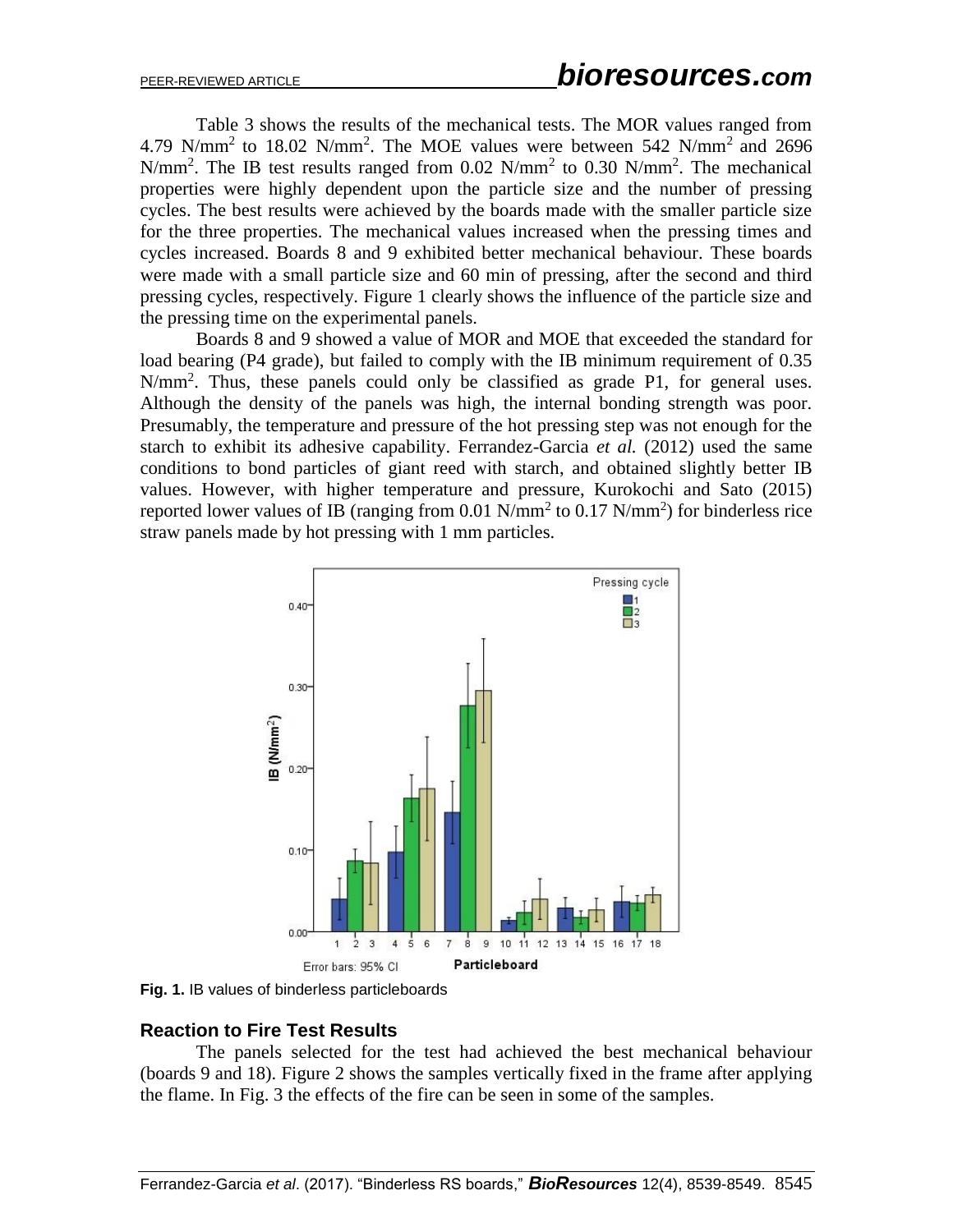# PEER-REVIEWED ARTICLE *bioresources.com*



**Fig. 2.** Specimens placed in the frame for reaction to fire test





The results are shown in Table 4 where  $F_s$  is the measured height of the burnt portion of the sample. As deduced from this figure, the burnt area was superficial. The results did not depend on the particle size. The EN ISO 11925-2 (2002) standard classifies the materials according to the parameters on Table 4. It states that when  $F_s$  < 150 mm in a time span of 60 s, the boards are classified as flammability class B. If there has not been any flaming droplets, which was the case, the boards are classified as d0. Therefore, the binderless rice straw particleboards were classified as Bd0. The flammability tests were performed to determine if the boards could be classified as a superior class.

| <b>Board</b><br>Particle<br>Size<br>(mm) | Weight Loss<br>$(\% )$ | <b>Burnt Height</b><br>$(mm)$ (Fs) | <b>Burnt Width</b><br>(mm) | Board<br>Ignition | Combustion | Filter<br>Paper<br>Ignition | Smoke |
|------------------------------------------|------------------------|------------------------------------|----------------------------|-------------------|------------|-----------------------------|-------|
| < 0.25                                   | 0.19(0.029)            | 51.43 (6.53)                       | 17.77 (2.68)               | Yes               | No         | No                          | No    |
| $0.25$ to<br>1.00                        | 0.17(0.020)            | 52.24 (4.88)                       | 18.09 (0.63)               | Yes               | No         | No                          | No    |

**Table 4**. Results of the Fire Reaction Test

Values in parenthesis represent standard deviations- Fs: measured burnt height of the flame spread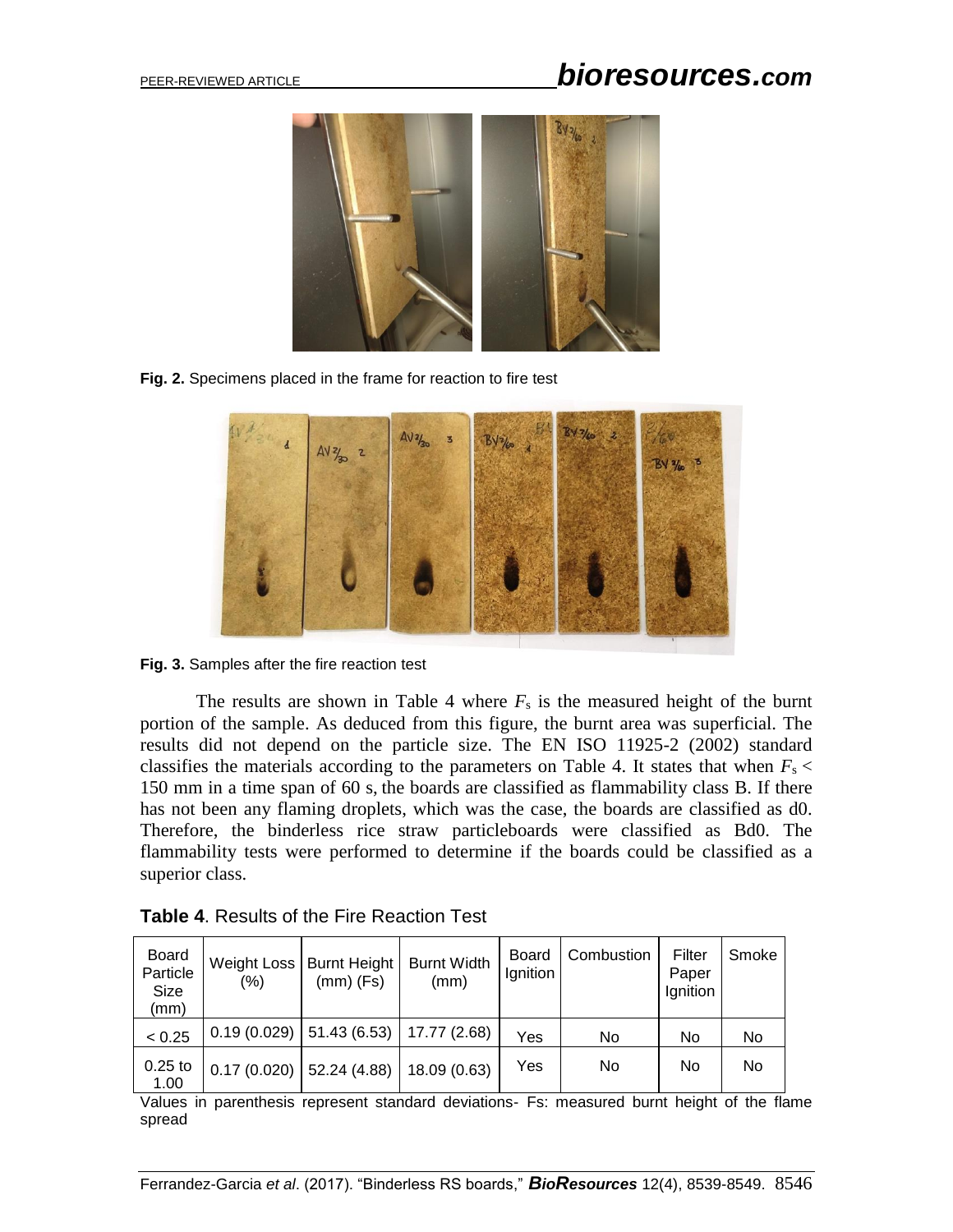Wood particleboards are class Dd0, meaning that their reaction to fire is not as noticeable as that of rice straw particleboards. This could be explained by the high content of silica in the rice material, which is a known fire retardant (Lee *et al.* 2014).

There are seven fire classes according to the European Standard EN-13501-1: 2007+A1 (2009). Classification is a means to consider the building material contribution to the generation and spread of fire and smoke within the room of origin or in a given area. Products are generally considered in relation to their end use application. Class A is for products that will not contribute to the fire load and fire growth, like stone and concrete. Class F is for products with no reaction to fire performance determined, or for products that cannot be classified in one of the other classes. Class B is as Class C, but it satisfies more stringent requirements. In accordance to their end use, wood-based panels are Class D, but the results obtained classified the experimental panels as Class B, in the same category as gypsum boards, fire-retardant wood, and fire-retardant polymers.

In this study the reaction to the fire test used corresponds to a first phase in the development of a fire, where the fire affects a small area of a product. The second phase of the development of a fire corresponds to a fire growing in a room where a burning object is placed in a corner before it reaches a flashover. In a future study the rice straw panels of the present study can be further tested to find out their performance in such a situation. In this case the method to follow is described in the standard EN 13823 (2014).

## **CONCLUSIONS**

- 1. Binderless boards were successfully manufactured from rice straw through hot pressing using a three-step process at a low temperature (110  $^{\circ}$ C) and pressure (2.6) MPa).
- 2. The physical-mechanical properties depended highly on the particle sizes used and on the pressing times.
- 3. Particleboard types 8 and 9 exceeded the minimum requirements for general uses (P1 grade, EN 312 (2010))
- 4. The boards could be considered as thermal insulating panels, due to the low results obtained. This property did not depend on the particle size nor the pressing time.
- 5. The reaction to the fire test showed that binderless rice straw particleboards can be classified as class B, in the same category as gypsum boards, fire-retardant wood, and fire-retardant polymers. To further test the rice straw particleboards in the development of a fire the method of the single burning item could be used.

## **REFERENCES CITED**

- Boquillon, N., Elbez, G., and Schonfeld, U. (2004). "Properties of wheat straw particle boards bonded with different types of resin," *J. Wood Sci*. 50(3), 230-235. DOI 10.1007/s10086-003-0551-9
- Bouajila, J., Limare, A., Joly, C., and Dole, P. (2005). "Lignin plasticization to improve binderless fiberboard mechanical properties," *Polym. Eng. Sci*. 45(6), 809-816. DOI: 10.1002/pen.20342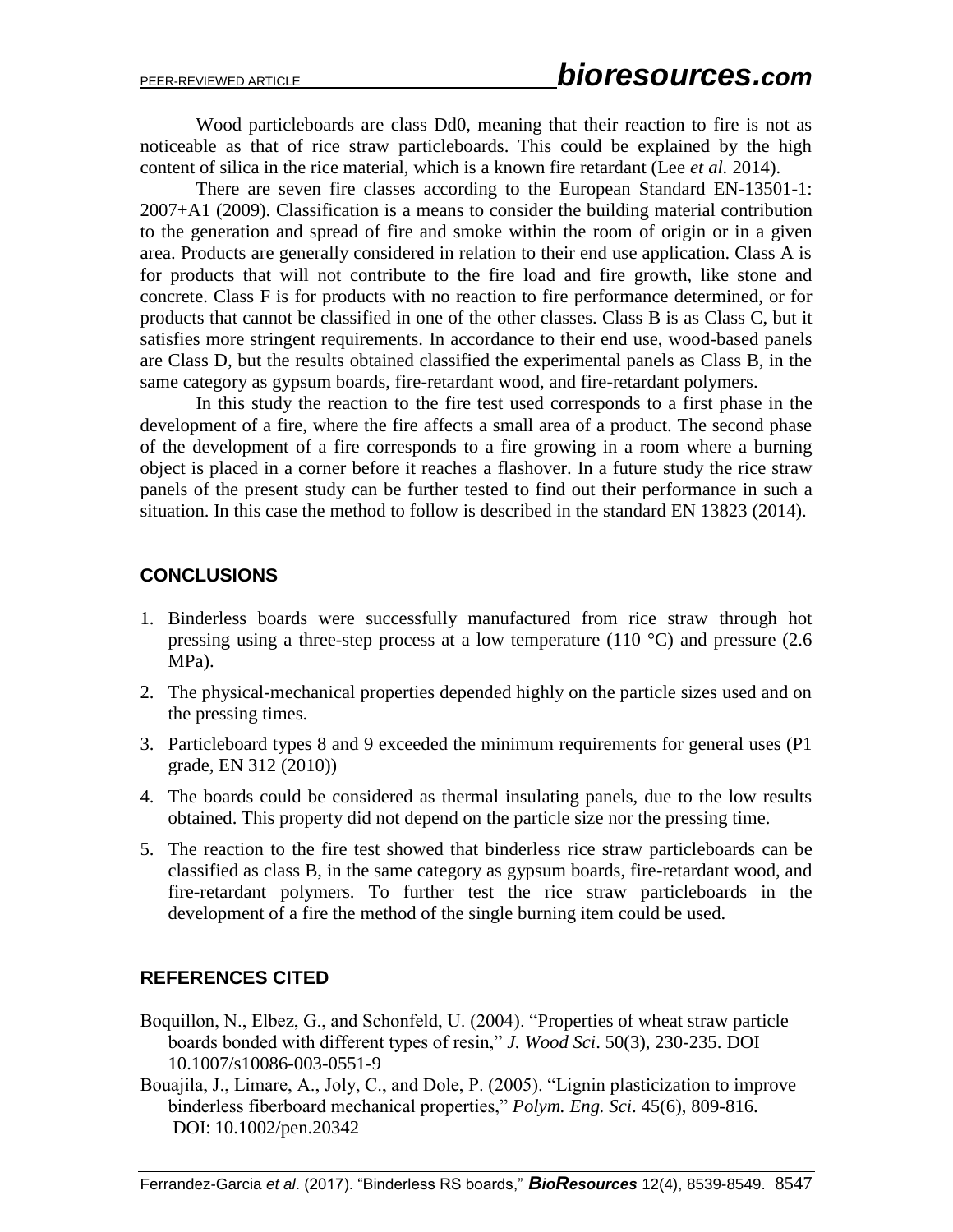- EN 310 (1993). "Wood-based panels. Determination of modulus of elasticity in bending and of bending strength," European Committee for Standardization, Brussels, Belgium.
- EN 312 (2010). "Particleboards. Specifications," European Committee for Standardization, Brussels, Belgium.
- EN 317 (1993). "Particleboards and fibreboards. Determination of swelling in thickness after immersion in water," European Committee for Standardization, Brussels, Belgium.
- EN 319 (1993). "Particleboards and fibreboards. Determination of tensile strength perpendicular to the plane of the board," European Committee for Standardization, Brussels, Belgium.
- EN 323 (1993). "Wood-based panels. Determination of density," European Committee for Standardization, Brussels, Belgium.
- EN ISO 11925-2 (2010). "Reaction to fire tests Ignitability of products subjected to direct impingement of flame - Part 2: Single-flame source test," European Committee for Standardization, Brussels, Belgium.
- EN 12667 (2001). "Thermal performance of building materials and products. Determination of thermal resistance by means of guarded hot plate and heat flow meter methods. Products of high and medium thermal resistance," European Committee for Standardization, Brussels, Belgium.
- EN  $13501-1:2007 + A1$  (2009). "Fire classification of construction products and building elements – Part 1: Classification using data from reaction to fire tests," European Committee for Standardization, Brussels, Belgium.
- EN 13823 (2014). "Reaction to fire tests for building products. Building products excluding floorings exposed to the thermal attack by a single burning item." European Committee for Standardization, Brussels, Belgium.
- EN 13986:2004 + A1 (2015). "Wood-based panels for use in construction. Characteristics, evaluation of conformity and marking." European Committee for Standardization, Brussels, Belgium.
- FAO Cereal supply and Demand brief (2015) Retrieved the  $25<sup>th</sup>$  of January 2016 from [www.fao.org/](http://www.fao.org/)worldfoodsituation/csdb/en/
- Ferrandez-Garcia, C. E., Andreu-Rodriguez, J., Ferrandez-Garcia, M T., Ferrandez-Villena, M., and Garcia-Ortuño, T. (2012). "Panels made from giant reed bonded with non-modified starches," *BioResources* 7(4), 5904-5916. DOI: 10.15376/biores.7.4.5904-5916
- Ghaffar, S.H. and Fan, M. (2014). "Lignin in straw and its applications as an adhesive," *International Journal of Adhesion & Adhesives* 48, 92-102. DOI: 10.1016/j.ijadhadh.2013.09.001
- Halvarsson, S., Edlund, H., and Norgren, M. (2010). "Manufacture of high-performance rice straw fibreboards*," Ind. Eng. Chem. Res.* 49(3), 1428-1435. DOI: 10.1021/ie901272q
- Han, G. P., Umemura, K., Zhang, M., Honda, T., and Kawai, S. (2001). "Development of high-performance UF-bonded reed and wheat straw medium-density fiberboard," *J. Wood Sci.* 47(5), 350-355. DOI: 10.1007/BF00766784
- Hervillard, T., Cao, Q., and Laborie, M.-P. G. (2007). "Improving water resistance of wheat straw based medium density fiberboards bonded with aminoplastic and phenolic resins," *BioResources* 2(2), 148-156. DOI: 10.15376/biores.2.2.148-156